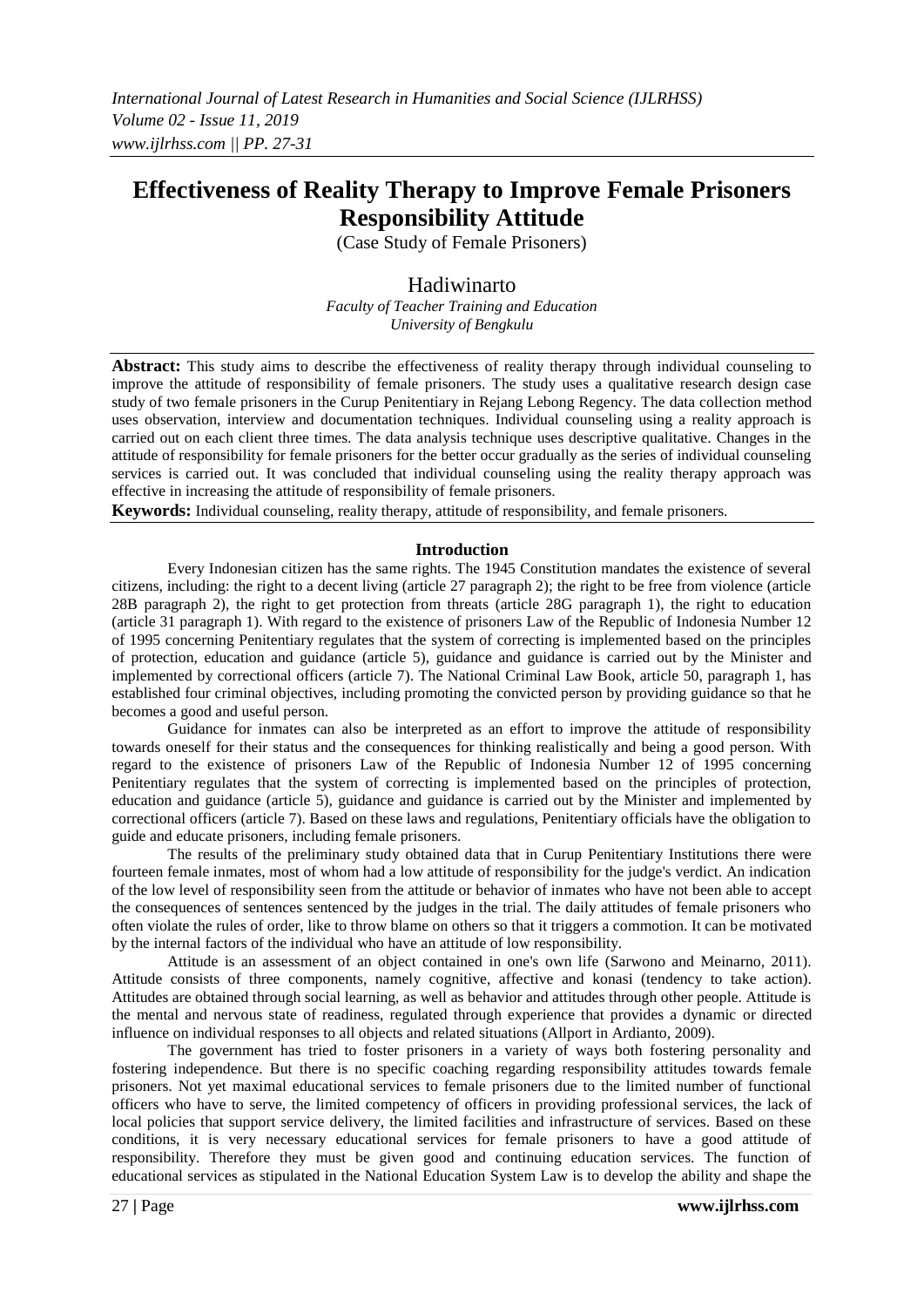## *Volume 02 - Issue 11, 2019*

### *www.ijlrhss.com || PP. 27-31*

character and civilization of a dignified nation in the context of educating the nation's life, aiming at developing the potential of students to become human beings who have faith and be devoted to God Almighty, moral noble, healthy, knowledgeable, capable, creative and independent and become citizens of a democratic and responsible.

Guidance and counseling services are an inseparable part of education services. Educational services function to develop capabilities, shape character and become democratic citizens and responsible. Female prisoners also have the right to receive educational services. Guidance and counseling is the process of providing assistance that is done through counseling interviews (face to face) by an expert (called a counselor) to individuals who are experiencing a problem that leads to the problem faced by clients by utilizing a variety of potentials and existing facilities, so that individuals can understand themselves to achieve optimal development, independent, can plan for a better future to achieve welfare in life (Walgito, 2004).

One format of guidance and counseling services is individual counseling services. There are several approaches in counseling services, one of which is the reality therapy approach or often termed reality counseling therapy. Reality therapy is a practical help, relatively simple and in the form of direct assistance to the counselee, in order to develop and foster the personality or mental health of the counselee, by giving responsibility to the counselee concerned (Glasser in Corey, 2013). Humans are social creatures who cannot live alone and need other humans, so a relationship takes place with one another. The consequence is a good attitude of responsibility is needed in order to create a harmonious and positive relationship. Reality therapy seeks to empower people by emphasizing the power to do things under their own control (Corey, 2005).

The formation of attitudes always takes place in human interactions and relates to certain objects (Gerungan, 2010). The formation and change of attitude there are internal factors and external factors. External factors are circumstances that exist outside the individual which is a stimulus to shape or change attitudes (Gerungan, 2010). Counseling services by counselors are external factors that are expected to shape the attitude of responsibilities of female prisoners to be better. The formation of an attitude is influenced by many stimuli by the social and cultural environment such as families, schools, norms, religious groups, and customs (Ahmadi, 2007).

Responsibility is defined as the courage to determine an action in accordance with the demands of human nature for the actions and sanctions incurred received with full awareness and willingness (Tirtarahardja and Sulo, 2005). Responsibility is the attitude and behavior of a person to carry out their duties and obligations, which should be done to oneself, society, the natural environment, social, and cultural, state, and God Almighty (Zubaedi, 2011). Behavioral description has a sense of responsibility that is the attitude and behavior to carry out the duties and obligations that he should do to himself, society, the environment (Zuriah, 2007). That way you have good character. Indicators of the success of character education are behavioral responsibilities which include: being able to complete tasks on time, not breaking promises, being able to carry out tasks to completion, being brave to take risks, not throwing blame at others and not easily discouraged (Fathurrohman, 2013). The fact of the behavior of female prison inmates under the Curup Community Institution in the form of not accepting a judge's verdict, violating the rules of conduct, depressed, blaming others, is an indication that they do not yet have an attitude of responsibility. Reality therapy was found to be effective in improving the self-concept of elementary school students. There are many risks and alternative schools throughout the country have implemented reality therapy techniques and methods to improve school functioning and the learning and social environment. The implementation of reality therapy can help children evaluate their eating behavior, set realistic goals and evaluate themselves effectively and integrate (Prenzlau, 2006). The research aims to prove whether reality thareapy is effective in increasing the attitude of responsibility of female prisoners.

Individual counseling services are counseling services provided by a supervisor or counselor to a client in order to alleviate the client's personal problems (Prayitno in Shanty & Christiana, 2013). Individual counseling takes place in an atmosphere of direct communication between counselor and client, discussing various problems experienced by the client. Discussion of problems in individual counseling is holistic and indepth, but also specific to the direction of problem solving. Through individual counseling, the client will understand his condition, environment, problems, strengths and weaknesses, and efforts to overcome the problem. The reality therapy approach was developed by William Glasser (in Corey, 2013) who has the view that all humans have basic needs which include: the need to survive, love and be loved, power or achievement, freedom or independence, and pleasure. Someone can make a rejection of the reality confronted. Rejection of reality there are two ways namely, first, changing the real world in the world of their minds so that they feel compatible, and second, ignoring that reality. Achieving the basic needs of being loved and valued will result in a person who is responsible (Glasser in Corey, 2013). Reality therapy looks at individuals from their behavior. The behavior is behavior that has an objective standard called reality. The main thought in reality therapy is to emphasize the moral problem between right and wrong that must be confronted with the client as reality or reality, past experience is ignored. Reality therapy directs its assessment view on how current behavior can meet client needs. Reality therapy focuses on current behavior, emphasizes awareness of current behavior, helps the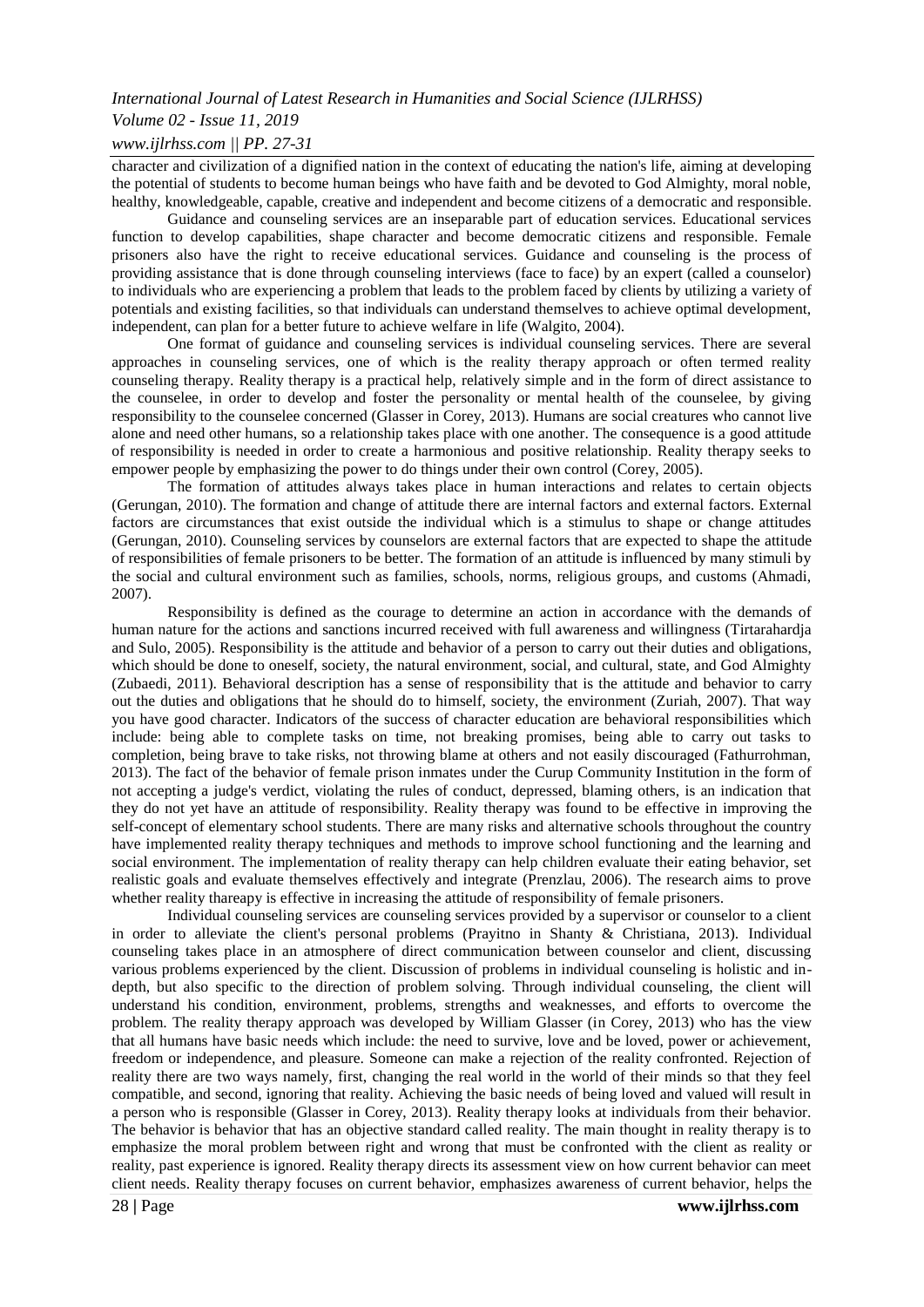## *Volume 02 - Issue 11, 2019*

### *www.ijlrhss.com || PP. 27-31*

individual to understand, define, and clarify his life's purpose, rejecting certain reasons for the actions carried out. Reality therapy can only be applied now and proceed in the best way, keeping in mind the importance of taking responsibility for one's own actions and realizing that the only person who can control is oneself (Corey, 2005).

The reality therapy approach rejects the concept of mental disorders in every individual, but what exists is irresponsible behavior but is still in a healthy mental level, focusing on real behavior in order to achieve future goals full of optimism, oriented to future circumstances with a focus on behavior which now might be changed, improved, analyzed and interpreted. Past behavior cannot be changed but accepted as is, as a valuable experience, emphasizing aspects of the client's awareness that must be expressed in behavior about what the client must do and want. Real responsibility and behavior that must be realized by the client is something that is valuable and meaningful and is realized, eliminating the existence of punishment given to individuals who have failed. Instead of punishment is the inculcation of discipline that is conscious of its meaning and can be manifested in real behavior, emphasizing the concept of responsibility so that the client can be useful for himself and for others through the manifestation of real behavior.

Normally every individual would want to be successful in his life. To achieve success identity requires a sense of responsibility, to achieve it individuals must achieve satisfaction with personal needs (Glasser in Corey, 2013). Individuals who have a successful identity will carry out their lives in accordance with the 3 R principles, namely right, responsibility, and reality. Right is a benchmark value or norm as a comparison to determine whether a behavior is right or wrong. Responsibility is a person's ability to meet their needs without disturbing the rights of others. Reality is an individual's willingness to accept the logical and natural consequences of a behavior (Glasser in Corey, 2013).

The reality approach procedure is carried out by developing a WDEP system (Wubbolding in Corey, 2013). The meaning of WDEP refers to a strategy, namely:  $W =$  wants and needs,  $D =$  direction and doing,  $E =$ self evaluation, and  $P =$  planning (planning) ), before carrying out the stages of the WDEP system must be preceded by the stages of involvement (involvement).

The stages of the implementation of counseling with a reality therapy approach, namely: (1) the stage of developing client involvement, so that clients can express what they feel in the counseling process, exploration of desires, needs and perceptions (wants and needs); (2) the exploration phase of wants, needs and perceptions the counselor seeks to express all the needs and needs of the client along with the client's perception of his needs. Exploration of needs and desires carried out against needs and desires in all fields; (3) the direction and action exploration phase is carried out to find out what the client has done to achieve his needs. The actions taken by the client being explored are related to the present. Past actions or behaviors may also be explored as long as they relate to current actions and help individuals make better plans in the future. In exploring direction and action, the counselor acts as a mirror for the client. This stage is focused on gaining awareness of the total behavior of the client. Discussing the client's feelings can be done as long as it is linked to the actions taken by the client; (4) self-evaluation phase, carried out to evaluate the actions taken by clients in order to meet their needs and desires, and effectiveness in meeting needs; (5) action plan, the counselor together with clients make an action plan to help clients meet their wants and needs. In implementing individual counseling with a reality approach, the counselor acts as a motivator, which encourages clients to accept and obtain real conditions, both in actions and expectations, and stimulates clients to be able to make decisions, so that clients are aware of responsibility and objectives as well as realistic in assessing their own behavior.

Individual counseling services with a reality therapy approach are a form that is focused on current behavior (Glasser in Corey, 2013). The therapist functions as a teacher and model and confronts clients in ways that can help clients deal with reality and meet basic needs without harming themselves or others with a focus on responsibility. The essence of reality therapy is the acceptance of personal responsibility which is equated with mental health. Ulfa's research results (2014) concluded that individual counseling services based on selfmanagement can significantly increase students' learning responsibilities. Effective reality counseling to improve student self-regulation in completing thesis (Rusanti, 2015). Individual counseling using an effective reality approach in changing negative self-concepts of broken-home students (Setyaningsih, 2011).

#### **Method**

This type of research is a qualitative research with case study design. Case studies are included in descriptive analysis research that focuses on a particular case. The cases studied are individual cases. Taking research subjects using purposive sampling techniques, with a sample criteria of female prisoners who have a low attitude of responsibility.

The steps of case resolution in this study are: (1) analysis, which includes: content analysis (analyzing the contents of client cases), logical analysis (what the client should and shouldn't do), psychological dynamics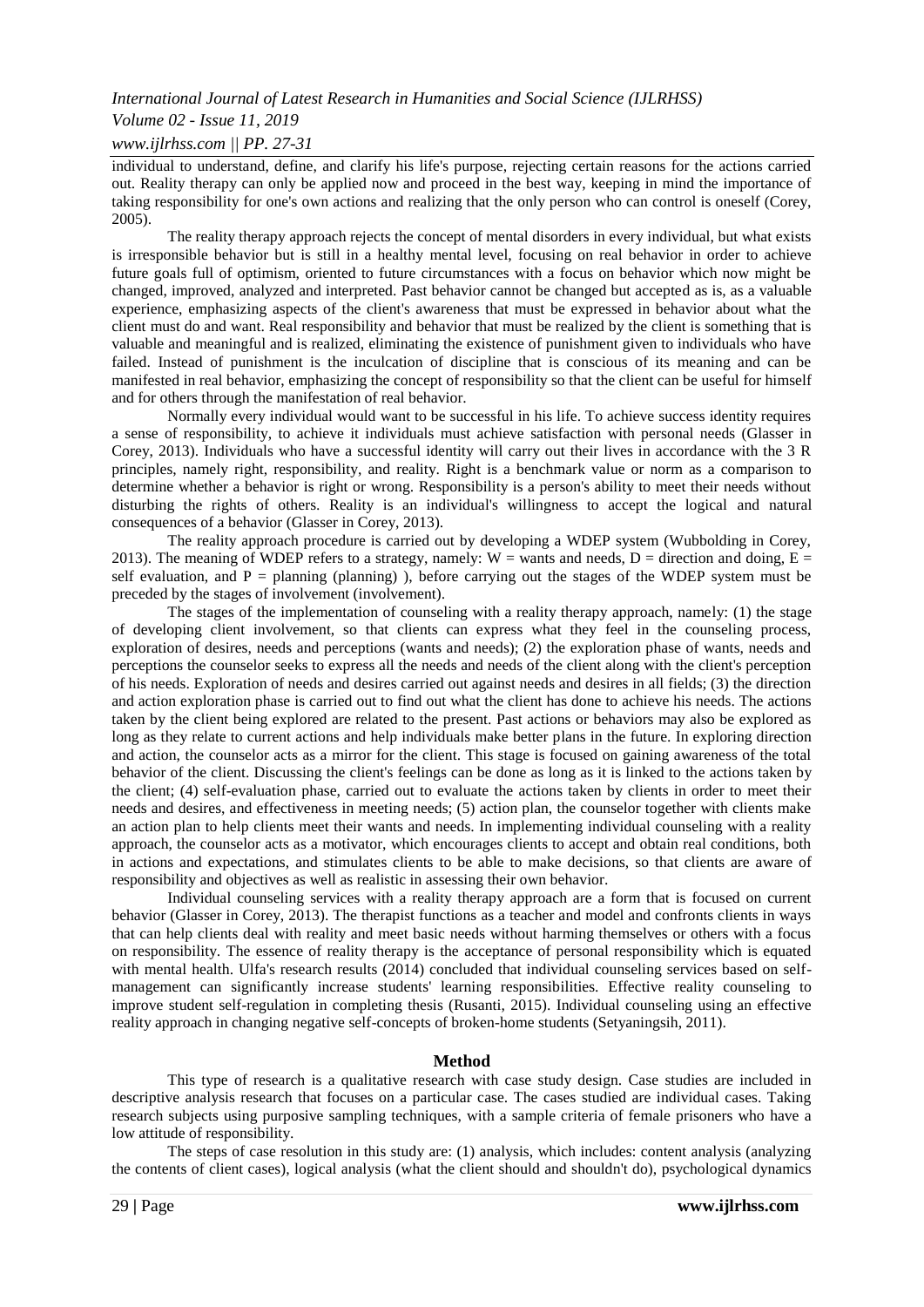## *Volume 02 - Issue 11, 2019*

## *www.ijlrhss.com || PP. 27-31*

analysis (positive and negative dynamics), and comparative analysis (analyzing client cases from various sources, (2) diagnosis: diagnosing the cause of the case, (3) prognosis: estimating how to resolve client cases by providing several alternative approaches, and (4) treatment, namely providing individual counseling services using the approach reality.

Treatment in the form of individual counseling with a reality approach is carried out three times, with a focus: (1) forming a therapeutic meeting pattern so that situations occur that allow changes in the attitude of client responsibility, so that clients can follow counseling well, directing clients to express what is actually felt, observing and make conclusions, make suggestions so that clients can conduct self-evaluations, make follow-up plans to help clients fulfill their wants and needs; (2) evaluating the results after the first counseling by asking the client to repeat the order at the first counseling, seeing the development of changes in the attitude of responsibility indicated by the client whether he already has a better attitude, making plans and actions to be taken by the client next; and (3) evaluating the results of the client after the second counseling by asking the client to repeat the command in the second counseling, see the development of changes in the attitude of responsibility shown by the client, asking the feelings experienced by the client, evaluating the level of client success, in this phase the client is expected to become aware about the reality of himself, responsible and realistic objectives in assessing his own behavior and making plans for further action.

Data collection techniques used were observation, interviews and documentation. Interviews for data collection were carried out in addition to the client, as well as to the people closest to the client, namely: biological child, father, mother, close friends, prison staff. Data from various sources are compared to get accurate data about the client. The documents used in the form of a record of the attitudes and behavior of clients in following counseling, a recording of client development regarding positive behavior, and attitudes of client responsibility. Data analysis techniques were performed using qualitative descriptive analysis of changes in the attitude of responsibility experienced by clients from the first treatment to the third treatment.

#### **Result**

Client 1 and client 2 data regarding psychological, content and logical dynamics are accurate and reliable, because comparative analysis has been carried out from various sources. Data from case studies of two female convicts is qualitative on the basis of content analysis, logical analysis, comparative analysis, diagnosis, prognosis and treatment using researchers' perceptions. The results of treatment in the form of individual counseling using a reality approach, presented in the form of a narrative comparison of the attitude of client responsibility between before counseling and after counseling.

#### Client 1

The attitude of responsibility before counseling is easily discouraged, often complaining, often acting without thinking about the risks, often moody, often alone, easily frustrated, closed, not resistant to various pressures, often breaking promises, and not doing tasks in a timely manner. Whereas the attitude of responsibility after counseling is optimism and patience, being tough in facing his reality, understanding the consequences of his behavior, being a bit cheerful in facing his reality, starting to be willing to make friends, being tough in facing problems, showing a rather open attitude, being tough in facing pressure, starting to be sportive and keeping some promises, doing timely assignments. Change occurs because the client has faced reality with full awareness. Reality is an individual's willingness to accept the logical and natural consequences of a behavior (Glasser in Corey, 2013).

#### Client 2

The attitude of responsibility before counseling is not yet accepting the judge's verdict, not doing the task in a timely manner, denying when said guilty, easily despairing, often complaining, often acting without thinking about the risks, often depressed, often alone, closed, closed, not resistant to various pressures, and often break promises.

Whereas after counseling becomes sincere accepting kakim verdicts and serving sentences, willing to carry out tasks on time, aware of his mistakes, optimistic about facing the future, tough to face the reality of life, understand the consequences of behavior. Clients show willingness to accept problems objectively, associate with some friends, be open, be tough accept pressure with awareness, and be sportive.

#### **Discussion**

Client 1 who experiences problems regarding the attitude of low responsibility, which affects the attitude and behavior of oneself. Providing counseling with a reality approach turns out to be able to help clients in increasing the ability to be responsible and aware of the reality that exists, due to the change in attitude or